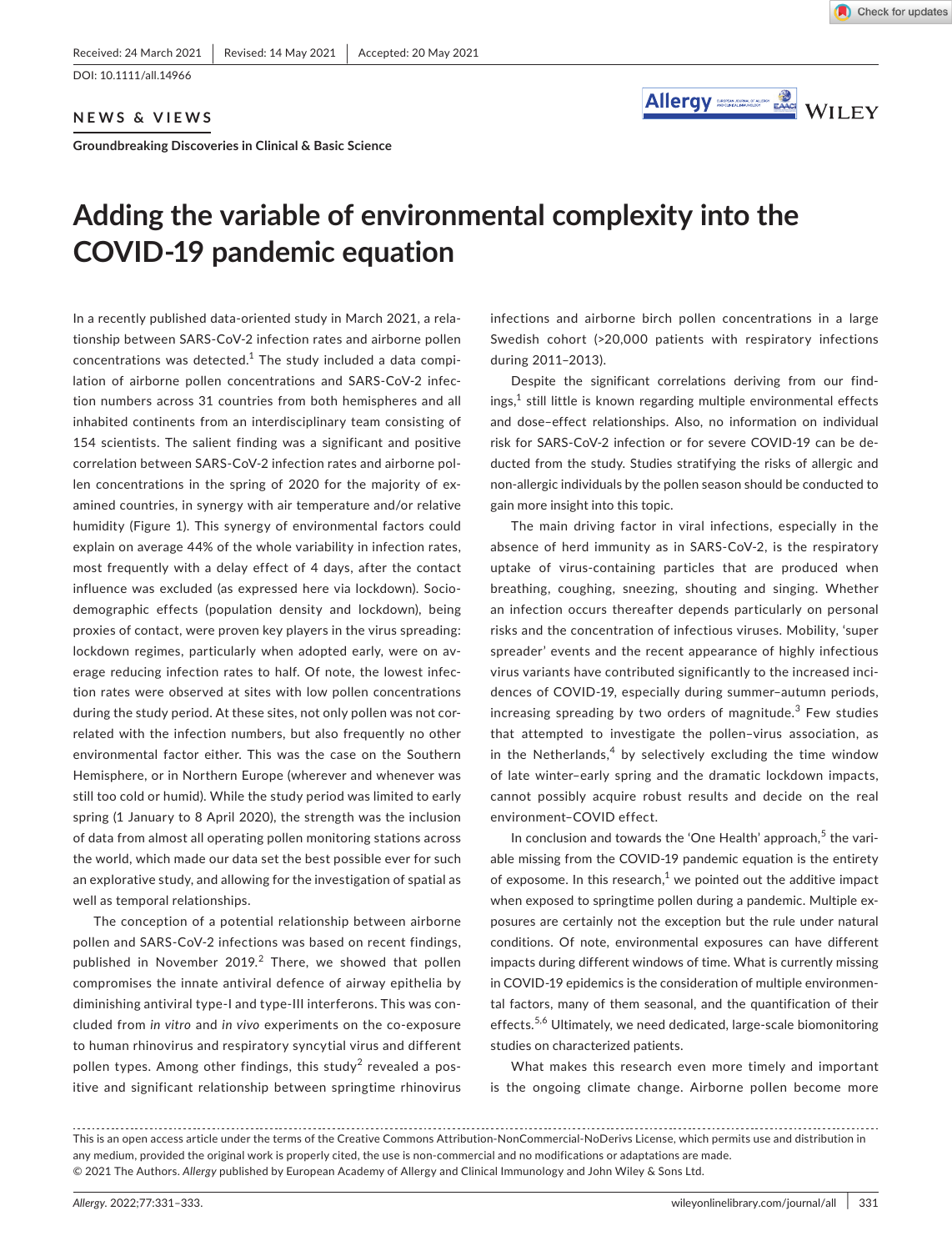

FIGURE 1 Schematic representation of the study design<sup>1</sup> and key findings. Data on airborne pollen concentrations, weather, SARS-CoV-2 infections, population density and lockdown measures were collected from 1 January to 8 April 2020. The data were collected from 248 monitoring sites across 31 countries on five continents. Apart from the expected protective effect of lockdowns (grey vertical bar), significant and positive correlations of SARS-CoV-2 infection rates were observed with airborne pollen during warmer (horizontal, redgradient bar) and drier (horizontal, blue-gradient bar) weather

abundant and seasons are shifted earlier towards the viruses' seasons, $<sup>7</sup>$  making exposure to multiple environmental harmful</sup> factors more pronounced. In view of this, policy and decision makers have to start supporting bioaerosol research with the necessary infrastructure and with consistent funds so that the pollen monitoring networks keep providing their health information services.

# **CONFLICT OF INTEREST**

Dr. Damialis, Dr. Gilles and Prof. Traidl-Hoffmann have nothing to disclose.

> Athanasios Damialis<sup>[1](https://orcid.org/0000-0003-2917-5667)</sup><sup>D</sup> Stefanie Gilles<sup>[1](https://orcid.org/0000-0002-5159-2558)</sup> Claudia Traidl-Hoffmann<sup>1,[2](https://orcid.org/0000-0001-5085-5179)</sup>

1 *Department of Environmental Medicine, Faculty of Medicine, University of Augsburg, Augsburg, Germany*

# **KEYWORDS**

aerobiology, COVID, pollen, SARS-CoV, virus